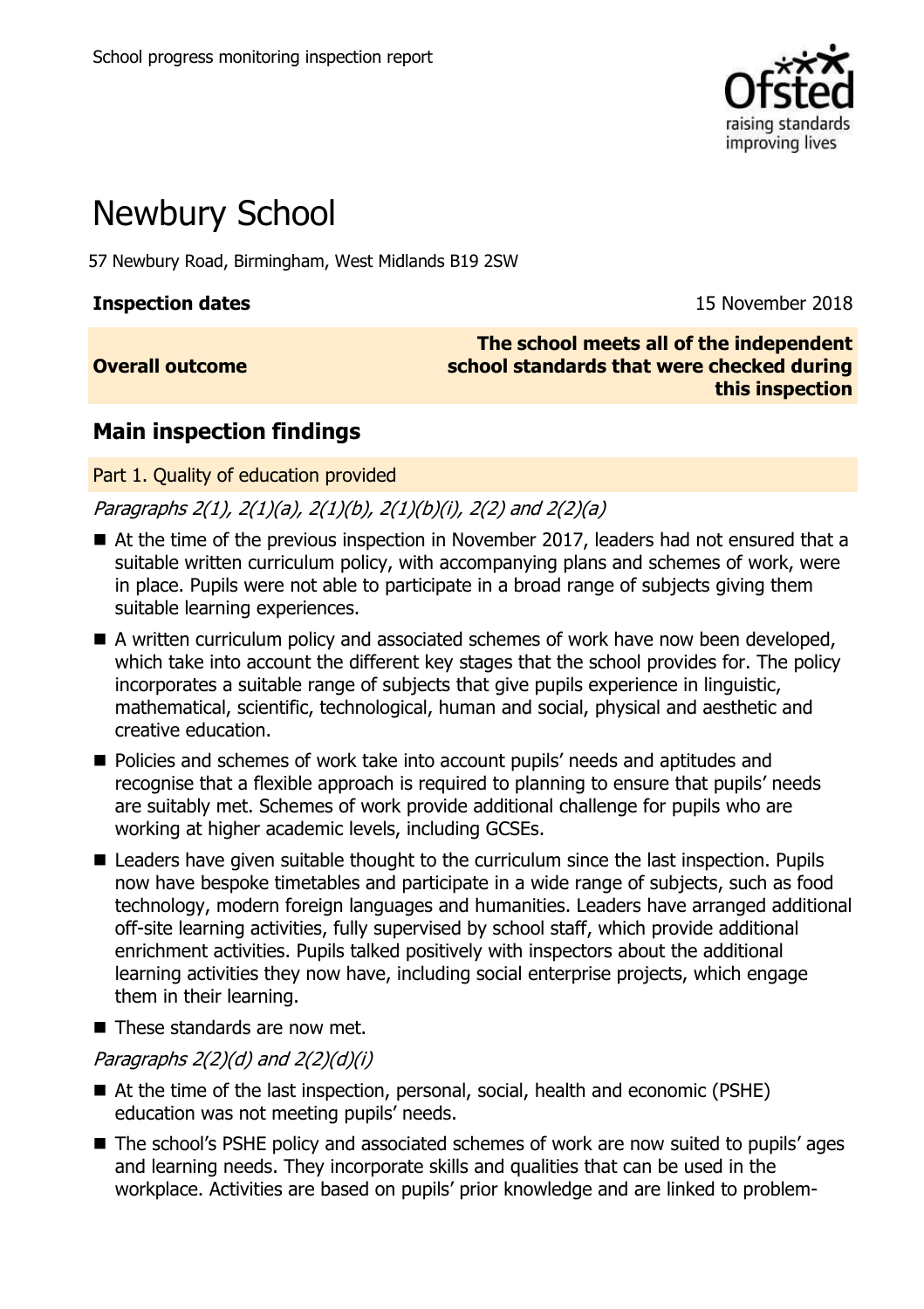

solving scenarios, such as choosing somewhere to live, or what to do if you lose your phone.

- **Pupils are supported through the schemes to learn about how to keep themselves safe** online. Themes include peer-on-peer abuse, child sexual exploitation, anti-bullying and drug misuse.
- $\blacksquare$  The breakfast club provides a positive start to the day for pupils, enabling them to take on responsibilities for food preparation and service. Pupils told inspectors that they enjoy this responsibility.
- Staff further adapt the PSHE curriculum to ensure that it meets pupils' individual needs. Recent support for pupils based on their healthcare and fitness needs has had a positive impact on pupils' outcomes.
- $\blacksquare$  These standards are now met.

#### Paragraphs 2(2)(e), 2(2)(e)(i), 2(2)(e)(ii) and 2(2)(e)(iii)

- At the time of the previous inspection, pupils were not provided with any impartial careers advice and guidance.
- Leaders have ensured that pupils now have regular careers interviews provided by an external source. Leaders have also facilitated visits to the school from local community members, including retired footballers, who have talked to the pupils about how they have developed their careers after retiring from the sport. Pupils value this support and advice they receive and are now better able to articulate their next steps in employment, education or training.
- A small number of pupils are now participating in work experience activities, suited to their needs and interests, and can see how these experiences may provide future employment routes.
- $\blacksquare$  These standards are now met.

### Paragraphs 2(2)(h), 2(2)(i), 3(a), 3(c), 3(d), 3(g) and 4

- At the time of the last inspection, leaders had not ensured that the school's assessment policy was implemented with any consistency. The progress that pupils were making was not being recorded, which led to pupils repeating work, thereby hindering their progress.
- Leaders have ensured that there is now a clear framework for assessment. Teachers' planning takes into account pupils' baseline assessments. Pupils' progress is reviewed formally on a half-termly basis. The school's assessment information shows that pupils are making progress from their starting points.
- **Pupils are now more engaged in their learning for the duration of the lesson and are well** supported by adults. Relationships between staff and pupils are strong and teachers make sure that learning activities are purposeful and matched to pupils' abilities. Teachers use questioning and prompting well to develop pupils' knowledge further. Activities ensure that pupils are being prepared well for life in British society.
- These standards are now met.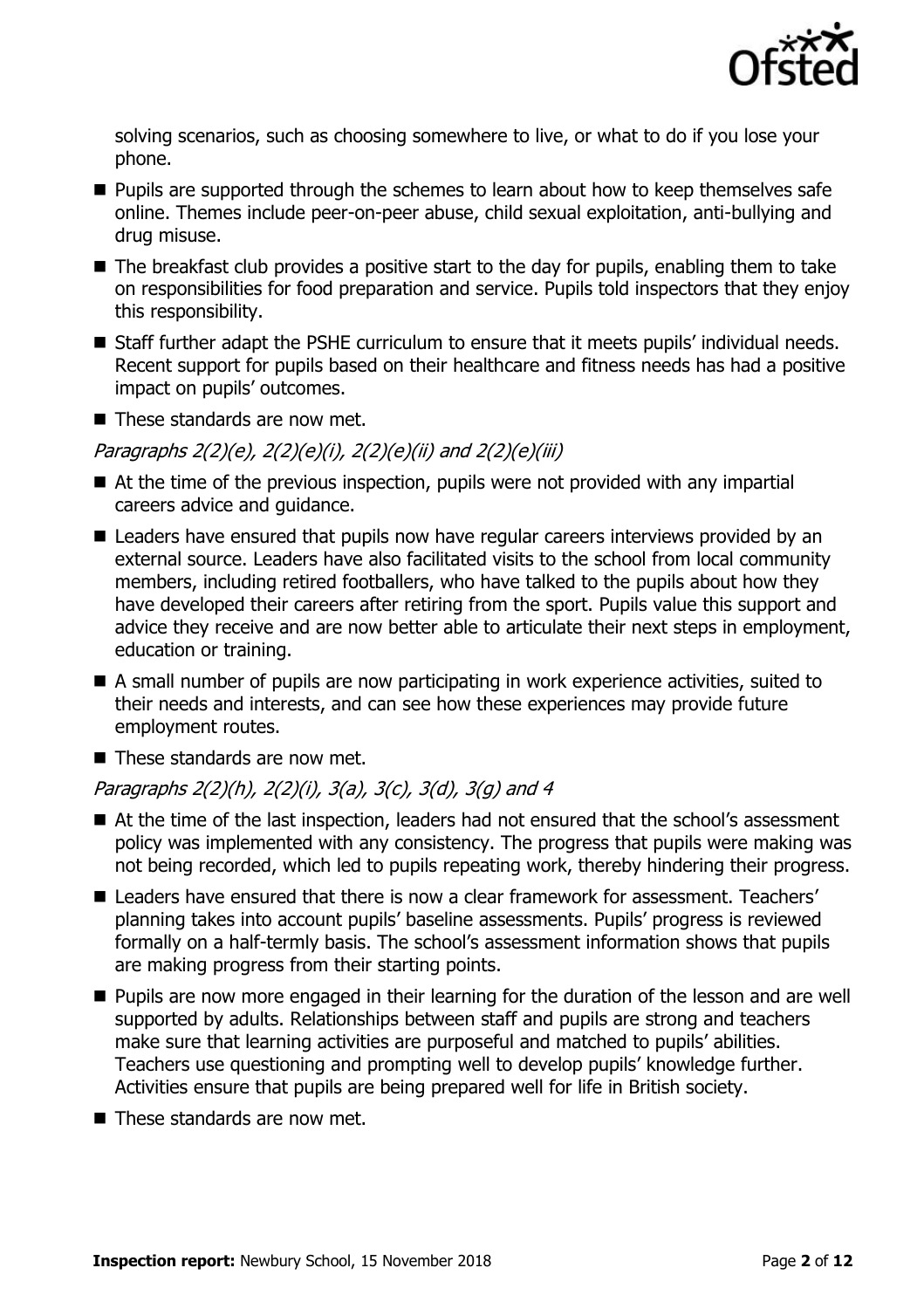

#### Part 3. Welfare, health and safety of pupils

### Paragraphs 7, 7(a), 7(b) and 32(1)(c)

- At the time of the previous inspection, both the designated safeguarding lead and other staff had not received any safeguarding training appropriate to their roles. Concerns were not recorded adequately. Pupils were not being taught how to keep themselves safe sufficiently well.
- Leaders have taken swift action to address the safeguarding concerns. Pupils are safe in school and told inspectors that they feel safe.
- The designated safeguarding lead (DSL) has now completed training commensurate with his role as well as additional training relevant to the local community. Two recently appointed senior leaders are about to complete enhanced safeguarding training in order to support the DSL in his role. All members of staff have now completed level 1 safeguarding training and in addition have completed training in child sexual exploitation, female genital mutilation and the 'Prevent' duty. Staff now have a good knowledge of all aspects of safeguarding and are clear about the procedures for reporting any concerns about a child's welfare.
- Leaders have reviewed the use of information and communication technology to ensure that pupils are not accessing inappropriate materials. The high levels of supervision pupils receive have also reduced this risk further.
- The school's safeguarding policy has been reviewed recently and incorporates the most recent guidance issued by the Secretary of State. The policy is available as a paper copy to parents and carers on request.
- $\blacksquare$  These standards are now met.

#### Paragraphs  $3(h)$ , 9 and  $9(b)$

- At the time of the last inspection, pupils' behaviour was poor. Leaders and staff were not implementing the behaviour policy with any consistency, which had a negative impact on pupils' attitudes to learning and their learning experiences.
- Leaders have now introduced a new system for behaviour management that is well understood by staff and pupils. The school environment is much calmer. Lessons now start on time and pupils remain in their lessons for the expected time. Pupils told inspectors that they enjoy earning points in lessons and around the school for positive attitudes, good manners, completing work and staying in lessons, for example.
- Staff have received additional training in managing behaviour and told inspectors that because of this training in de-escalation of inappropriate behaviour, they can pre-empt situations and help to avoid potential incidents. The strong relationships between staff and pupils are evident and are clearly based on trust and respect.
- $\blacksquare$  These standards are now met.

#### Paragraphs 11, 12, 13 and 25

■ At the time of the previous inspection, leaders had not ensured that the risks to the pupils from external visitors, due to the school's location in a community centre, had been addressed. Fire safety procedures were not effective and checks on water safety had not been carried out. Some fire exits in the school were obstructed by debris.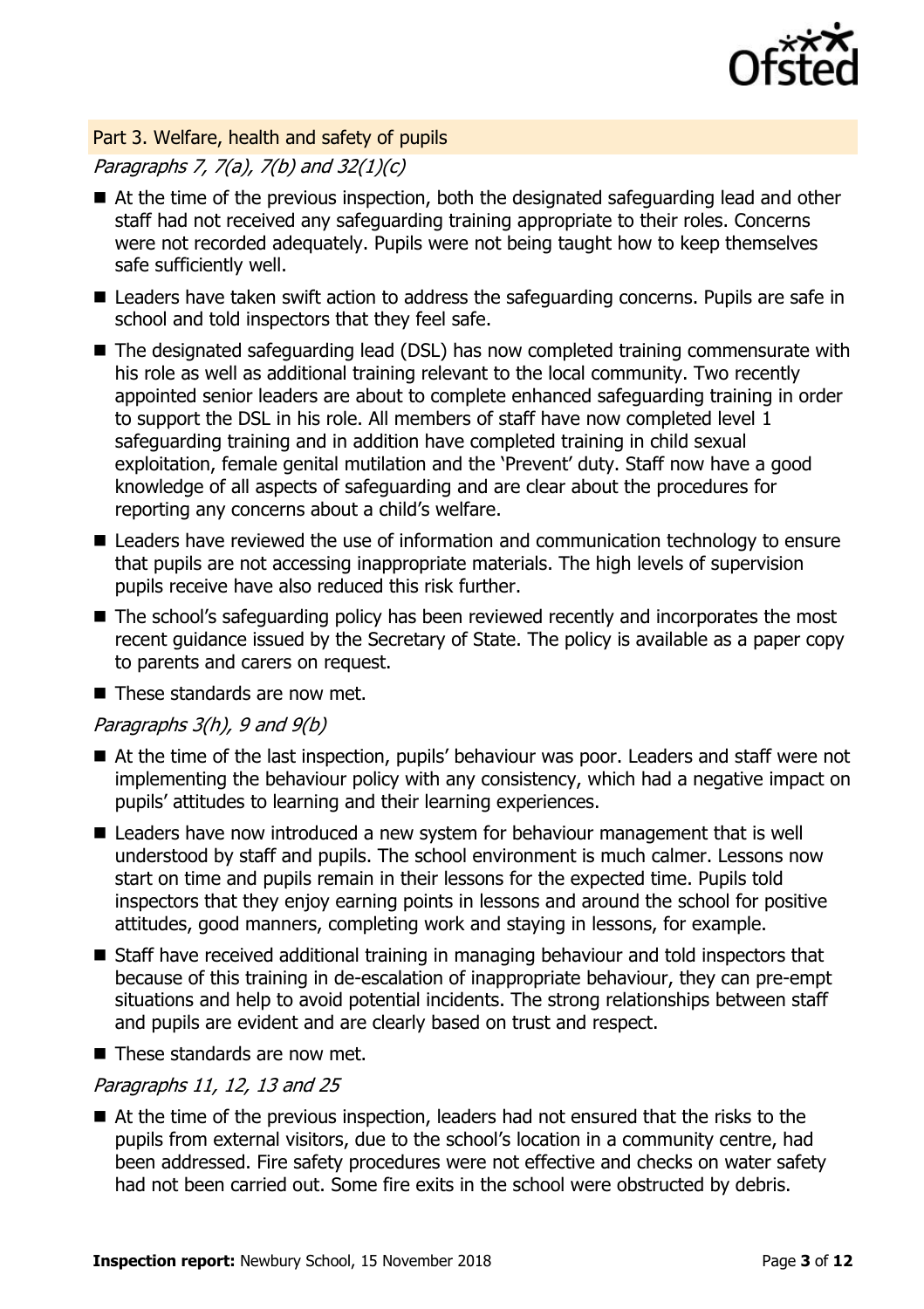

- **Pupils now engage in off-site activities when one specific community group uses the** building. At all other times, the school cannot be accessed unknowingly by community users because doors are secured.
- Leaders have ensured that the building is maintained to an acceptable standard to ensure pupils' health, safety and welfare. All fire exits are free from obstructions, enabling exit in the event of a fire or other emergency.
- Leaders have drawn up a suitable health and safety policy and have assured that all aspects of health and safety are compliant. Fire risk assessments and associated checks have been carried out recently, including checks on water safety, fire alarms and fire extinguishers.
- The school's first-aid policy is up to date and is implemented effectively. Staff are suitably trained to manage first aid.
- $\blacksquare$  These standards are now met.

#### Part 5. Premises of and accommodation at schools

Paragraph 23(1)(c)

- At the time of the previous inspection, suitable shower and changing facilities were not available for pupils when participating in physical education.
- **Pupils now access the local community swimming pool and gym facilities adjacent to the** school. The facilities are used only when they are closed to the public, and the school's risk assessment reflects that this has been taken into account.
- $\blacksquare$  This standard is now met.

#### Part 8. Quality of leadership in and management of schools

#### Paragraphs 34(1), 34(1)(a), 34(1)(b) and 34(1)(c)

- At the time of the last inspection, the headteacher had been in post for a matter of weeks. Prior to that time, leaders had not had sufficient regard for all of the independent school standards, and as a result several were not met.
- The headteacher and proprietors have worked at pace since the last inspection. Staffing has been transformed and nearly all the staff who were employed at the time of the last inspection are no longer at the school. Leaders have created a clear staffing structure, including the appointment of additional senior leaders, and the school is much more stable.
- There has been a cultural shift in the school, and the headteacher has been instrumental in driving this change, in the interests of the pupils. The strong ethos of respect is palpable. Pupils are polite and demonstrate good manners. The shift in the way behaviour is managed has had a positive impact on the way pupils conduct themselves. Pupils told the story to inspectors about the positive changes to the school – the improved curriculum and options available to them, and the way behaviour is managed for the better. 'We don't need to run around anymore', and, 'I love work  $-1$  want to get my qualifications now so that I can get a job', were typical of the sense of purpose pupils demonstrated.
- Staff told inspectors that they 'love working at the school' as a 'cohesive team'. They value the positive relationships that leaders are building with the local community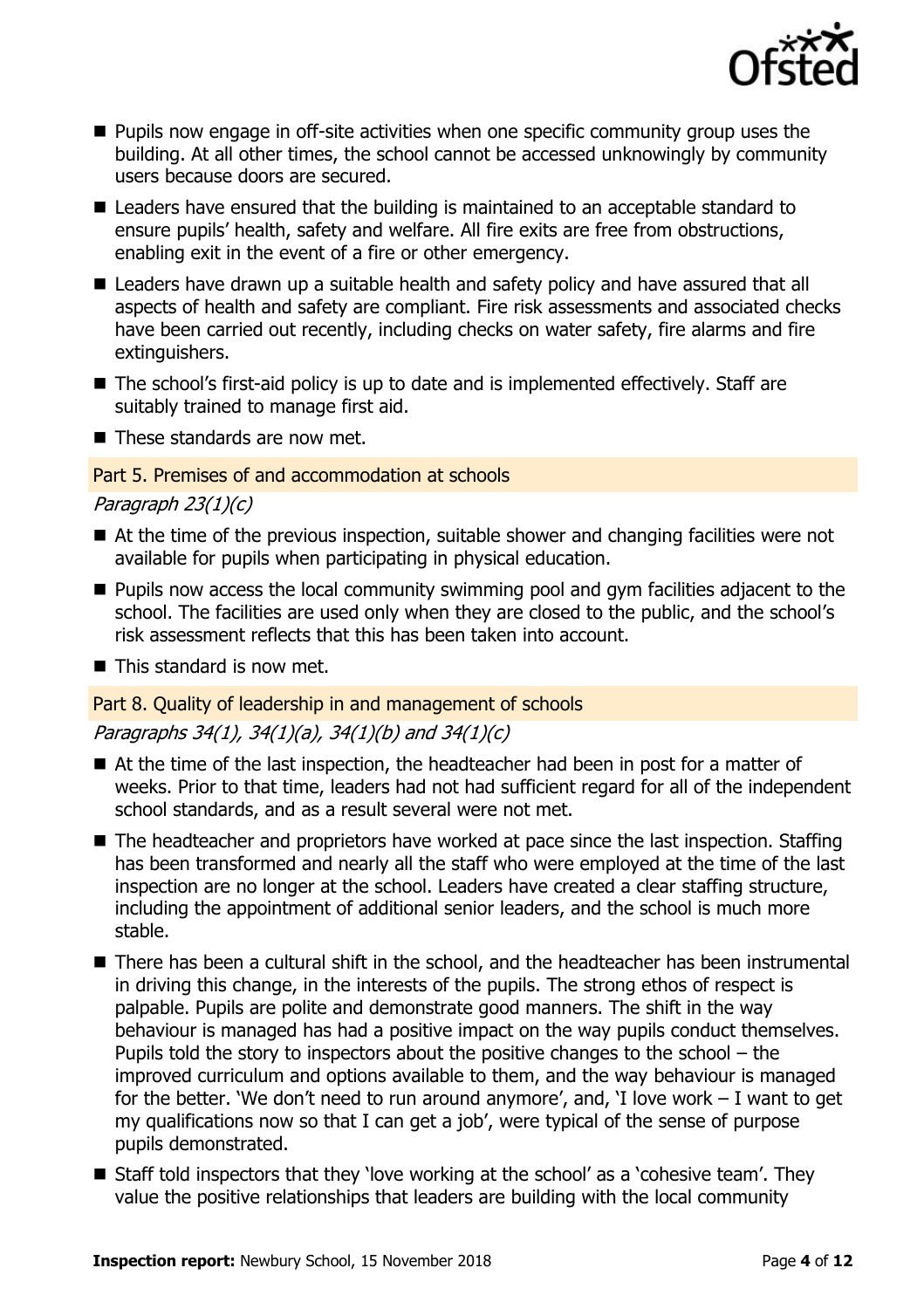

because they help pupils to engage positively with community stakeholders such as the police community support officer.

- The proprietor and the director are fully committed to driving further improvements in the school because they want to make a difference to this group of pupils who have previously had less than positive experiences of education. The proprietor and director are in the process of establishing a board of governors to add additional leadership capacity and oversight. Members of the board have been sought, and include stakeholders from the local area, and a parent representative. A chair of governors has been identified.
- The headteacher has amended the action plan, which was previously judged to be unacceptable. Further actions are now monitored and evaluated, and this information is shared with the proprietor. The revised action plan has contributed to ensuring that the standards are now met.
- $\blacksquare$  These standards are now met.

#### **The school's application to make a material change to its registration**

The school has applied to extend its age range to include 19-year-old students. The school is also planning to move to new facilities in January 2019. The new premises are located at Cuckoo Wharf, Lichfield Road, Birmingham B6 7SS.

- Leaders have ensured that schemes of work and associated activities will enable older students to follow an individualised curriculum pathway, appropriate to their needs and age.
- Leaders are preparing to move from their current premises to a new, improved facility. The proposed new school building refurbishment is on track for completion by the end of November 2018. Leaders plan to open the new site from January 2019. The new building's layout has been thoughtfully designed and is on a secure site. The building includes additional teaching areas, a sports hall and a separate dining area, all newly decorated. Changing accommodation, showers and a medical facility are in place. Most health and safety checks have already been carried out and a fire risk assessment will be taking place by the end of November 2018.
- Leaders have ensured that all of the independent school standards relating to the agerange extension and the change in premises are likely to be met if the proposed material change is approved and implemented.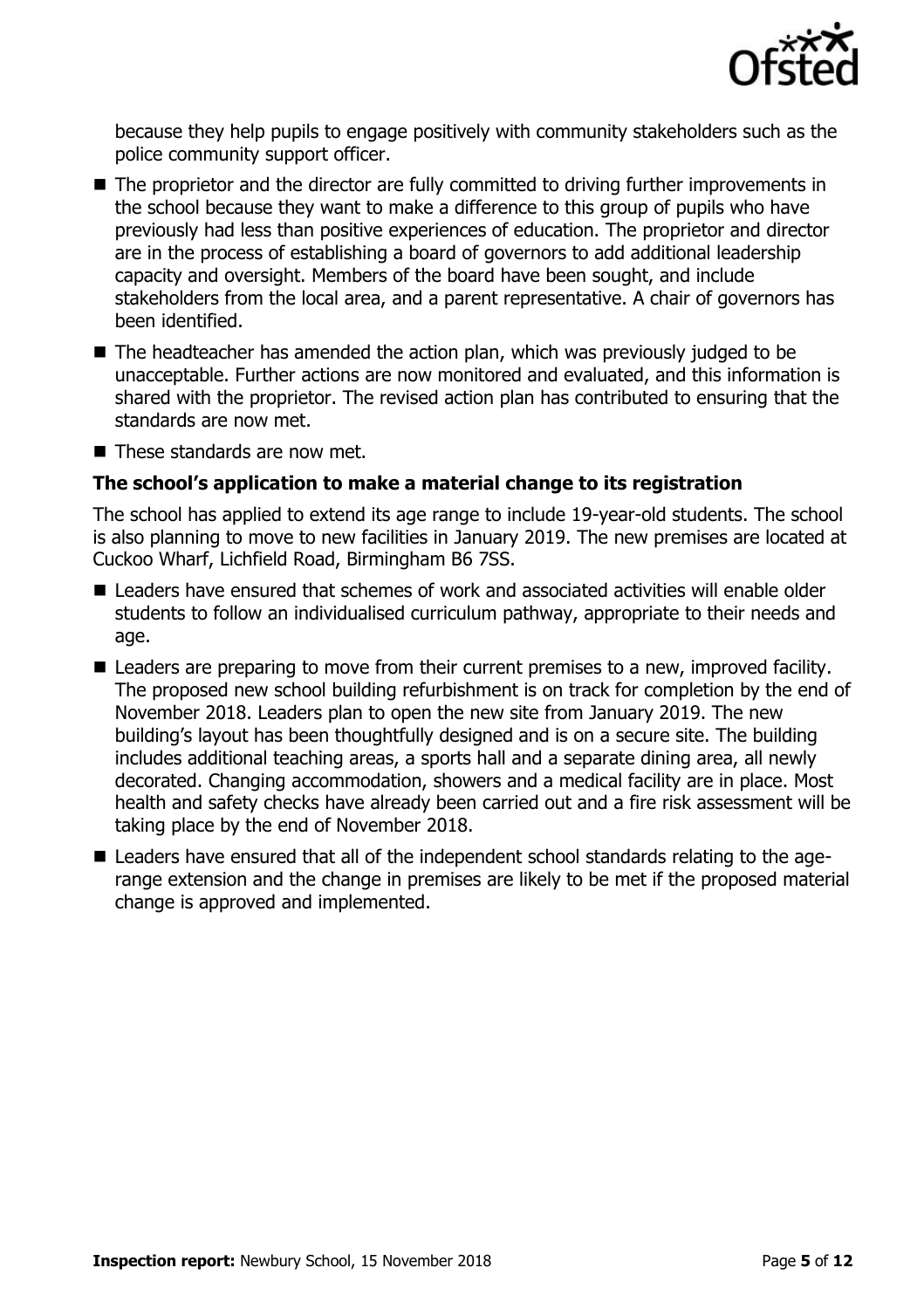

# **School details**

| Unique reference number  | 143174   |
|--------------------------|----------|
| DfE registration number  | 330/6031 |
| <b>Inspection number</b> | 10055386 |

This inspection was carried out under section 109(1) and (2) of the Education and Skills Act 2008, the purpose of which is to advise the Secretary of State for Education about the school's suitability for continued registration as an independent school.

The inspection of the school's provision in relation to the material change that the school has applied to make was carried out under section 162(4) of the Education Act 2002, the purpose of which is to advise the Secretary of State for Education about the school's likely compliance with the independent school standards relevant to the material change that the school has applied to make.

| Type of school                         | Other independent school      |
|----------------------------------------|-------------------------------|
| <b>School status</b>                   | Independent school            |
| Age range of pupils                    | 11 to 18                      |
| Gender of pupils                       | Mixed                         |
| Gender of students in the sixth form   | Mixed                         |
| Number of pupils on the school roll    | 9                             |
| Of which, number on roll in sixth form | 3                             |
| Number of part-time pupils             | 0                             |
| Proprietor                             | <b>Robin Smith</b>            |
| Chair                                  | Pauline Young                 |
| <b>Headteacher</b>                     | Gary Belcher                  |
| Annual fees (day pupils)               | £25,500 to £49,920            |
| Telephone number                       | 0121 794 4039                 |
| <b>Email address</b>                   | enquiries@newburyschool.co.uk |
| Date of previous standard inspection   | 21-23 November 2017           |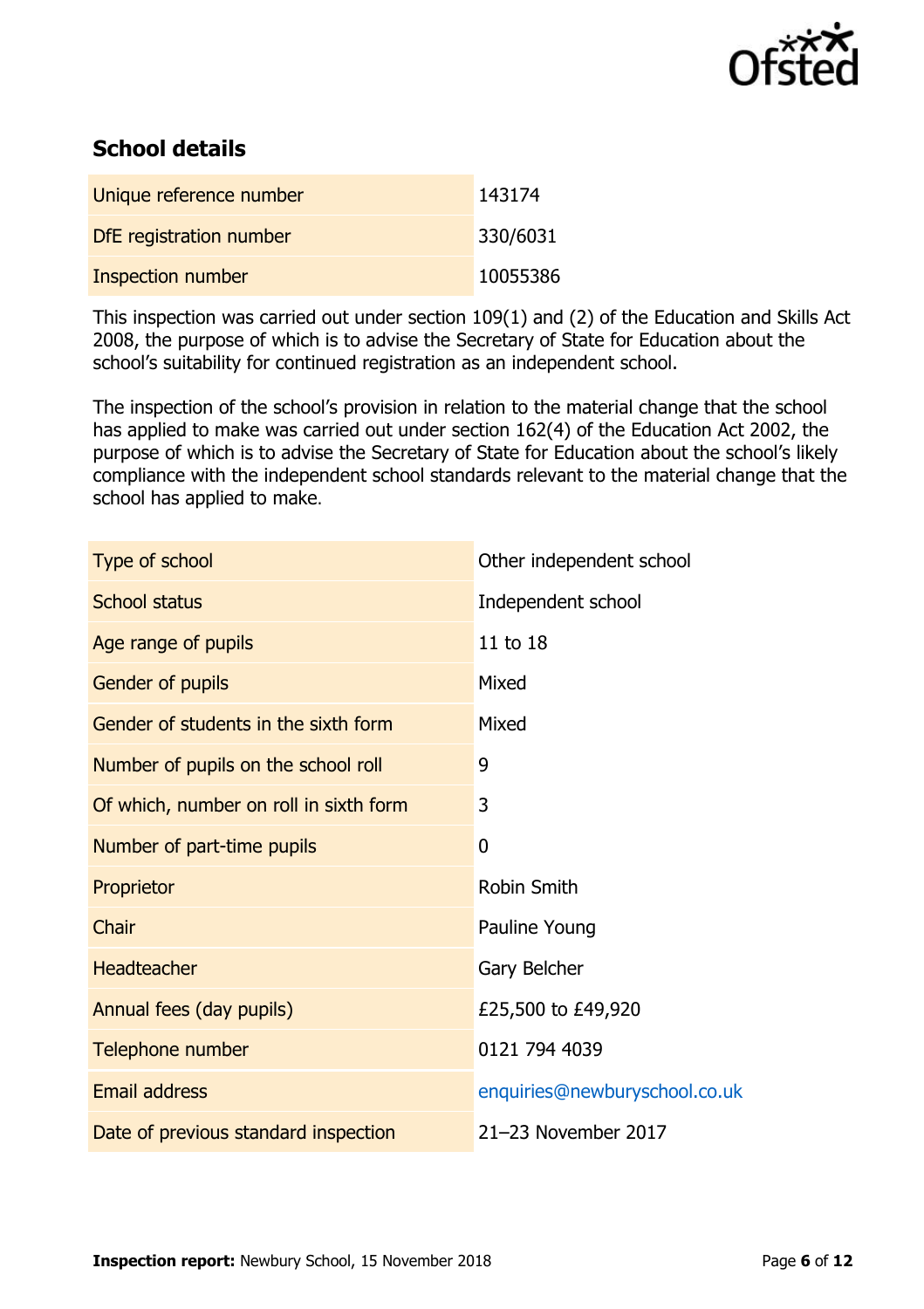

#### **Information about this school**

- Newbury School is an independent day school for pupils who cannot access mainstream provision. The school opened in October 2016.
- Many of the pupils have experienced disruption to their education prior to arriving at Newbury School.
- Local authorities in the local area commission places at the school.
- The school is currently situated in Newtown, and based in a community centre there. Subject to approval from the Department for Education, the school proposes to move to new premises in January 2019.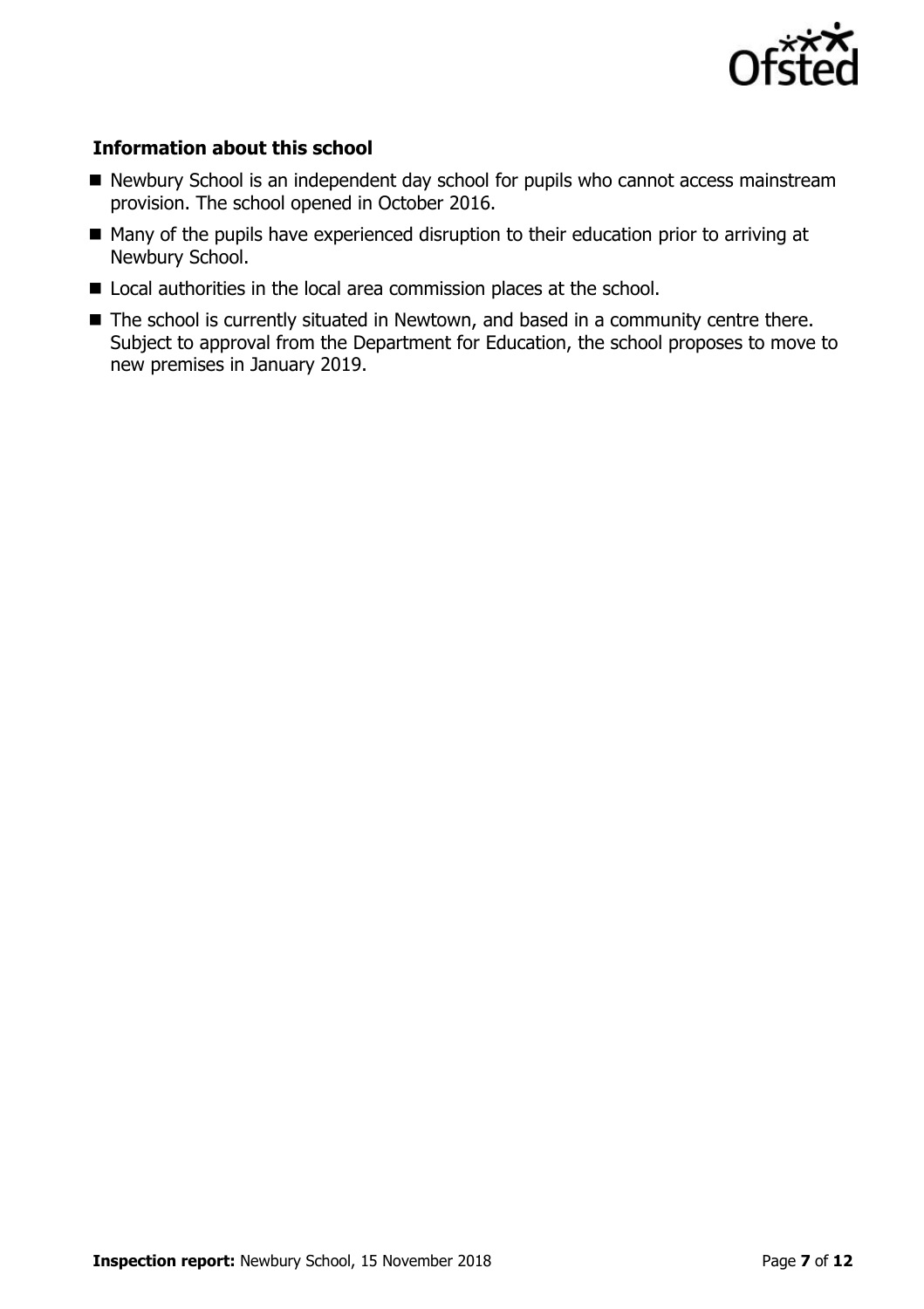

# **Information about this inspection**

- This unannounced inspection was carried out at the request of the registration authority for independent schools. The purpose of the inspection was to monitor the progress the school has made in meeting the independent school standards and other requirements that it was judged to not comply with at its previous inspection in November 2017. In addition, Ofsted was commissioned to consider a material change to increase the age range of the pupils the school admits, and to check whether the proposed new premises are suitable.
- This was the first progress monitoring inspection since the school's first full standard inspection in November 2017.
- Following the standard inspection, the Department for Education required the school to prepare an action plan. The plan was rejected in April 2018.
- $\blacksquare$  The inspectors met with the proprietor, the director, the headteacher and the deputy headteacher. The lead inspector had a telephone conversation with the chair of the governing body. The team inspector met with a group of school staff to discuss the changes to the school since the last inspection.
- Inspectors reviewed a range of the school's documentation relating to teaching and learning, assessment and safeguarding. They observed pupils in lessons, and spoke to pupils informally during the school day, including at the breakfast club and at lunchtime.
- The lead inspector visited the school's proposed new site and building, accompanied by the headteacher.

#### **Inspection team**

Deb Jenkins, lead inspector **Her Majesty's Inspector** 

**Mary Maybank** May **Mary Maybank** Ofsted Inspector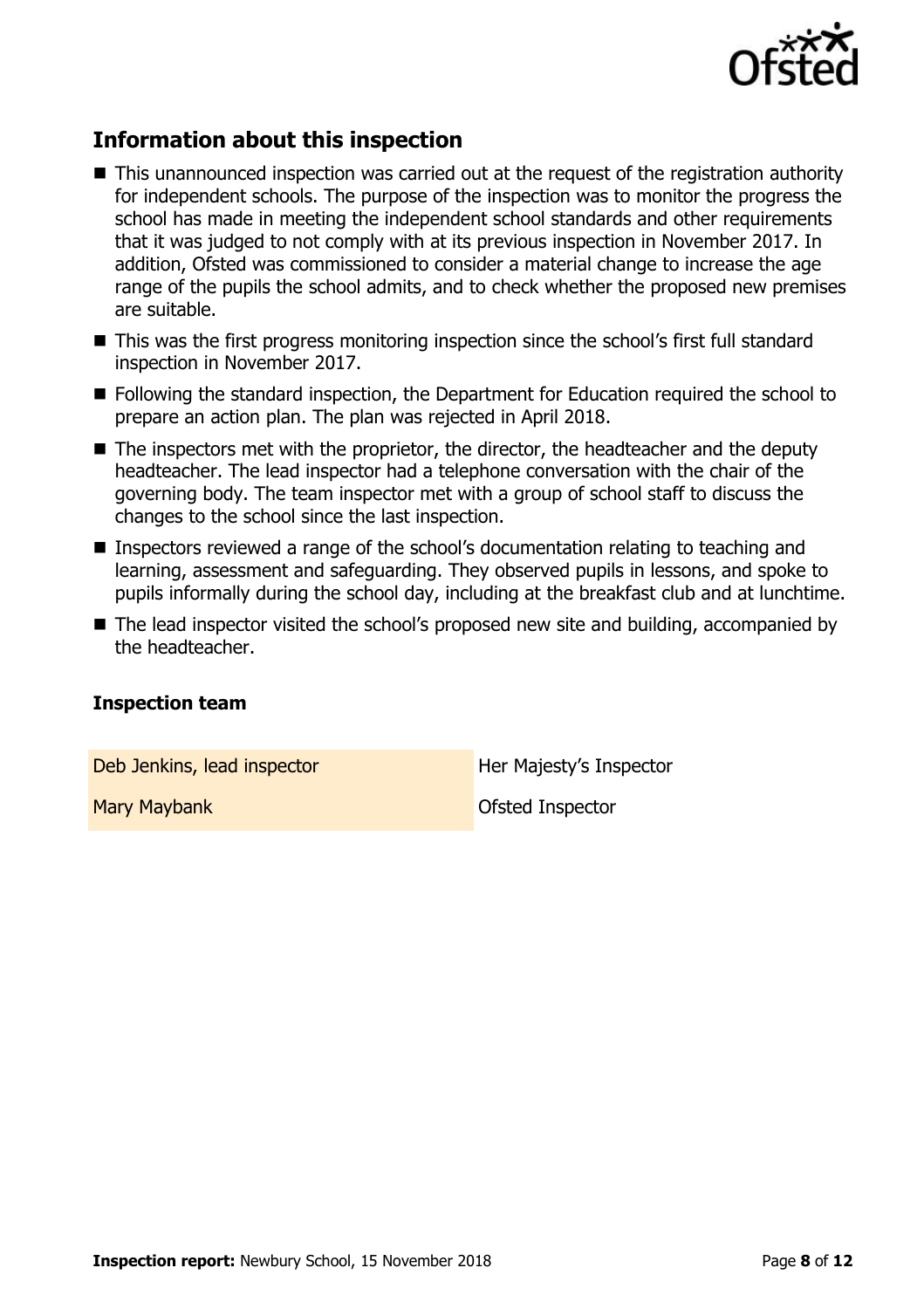

## **Annex. Compliance with regulatory requirements**

The school meets the requirements of the schedule to the Education (Independent School Standards) Regulations 2014 ('the independent school standards') and associated requirements that were checked during this inspection. This included the standards and requirements that the school was judged to not comply with at the previous inspection. Not all of the standards and associated requirements were checked during this inspection.

#### **The school now meets the following requirements of the independent school standards.**

#### **Part 1. Quality of education provided**

- $\blacksquare$  2(1) The standard in this paragraph is met if-
	- 2(1)(a) the proprietor ensures that a written policy on the curriculum, supported by appropriate plans and schemes of work, which provides for the matters specified in sub-paragraph (2), is drawn up and implemented effectively; and
	- $-$  2(1)(b) the written policy, plans and schemes of work–
	- 2(1)(b)(i) take into account the ages, aptitudes and needs of all pupils, including those pupils with an education, health and care plan; and
- 2(2) For the purposes of paragraph  $(2)(1)(a)$ , the matters are–
	- 2(2)(a) full-time supervised education for pupils of compulsory school age (construed in accordance with section 8 of the Education Act 1996), which gives pupils experience in linguistic, mathematical, scientific, technological, human and social, physical and aesthetic and creative education;
	- 2(2)(d) personal, social, health and economic education which–
	- $2(2)(d)(i)$  reflects the school's aim and ethos; and
	- 2(2)(e) for pupils receiving secondary education, access to accurate, up-to-date careers guidance that–
	- $2(2)(e)(i)$  is presented in an impartial manner;
	- 2(2)(e)(ii) enables them to make informed choices about a broad range of career options; and
	- 2(2)(e)(iii) helps to encourage them to fulfil their potential;
	- 2(2)(h) that all pupils have the opportunity to learn and make progress; and
	- 2(2)(i) effective preparation of pupils for the opportunities, responsibilities and experiences of life in British society.
- 3 The standard in this paragraph is met if the proprietor ensures that the teaching at the school–
	- 3(a) enables pupils to acquire new knowledge and make good progress according to their ability so that they increase their understanding and develop their skills in the subjects taught;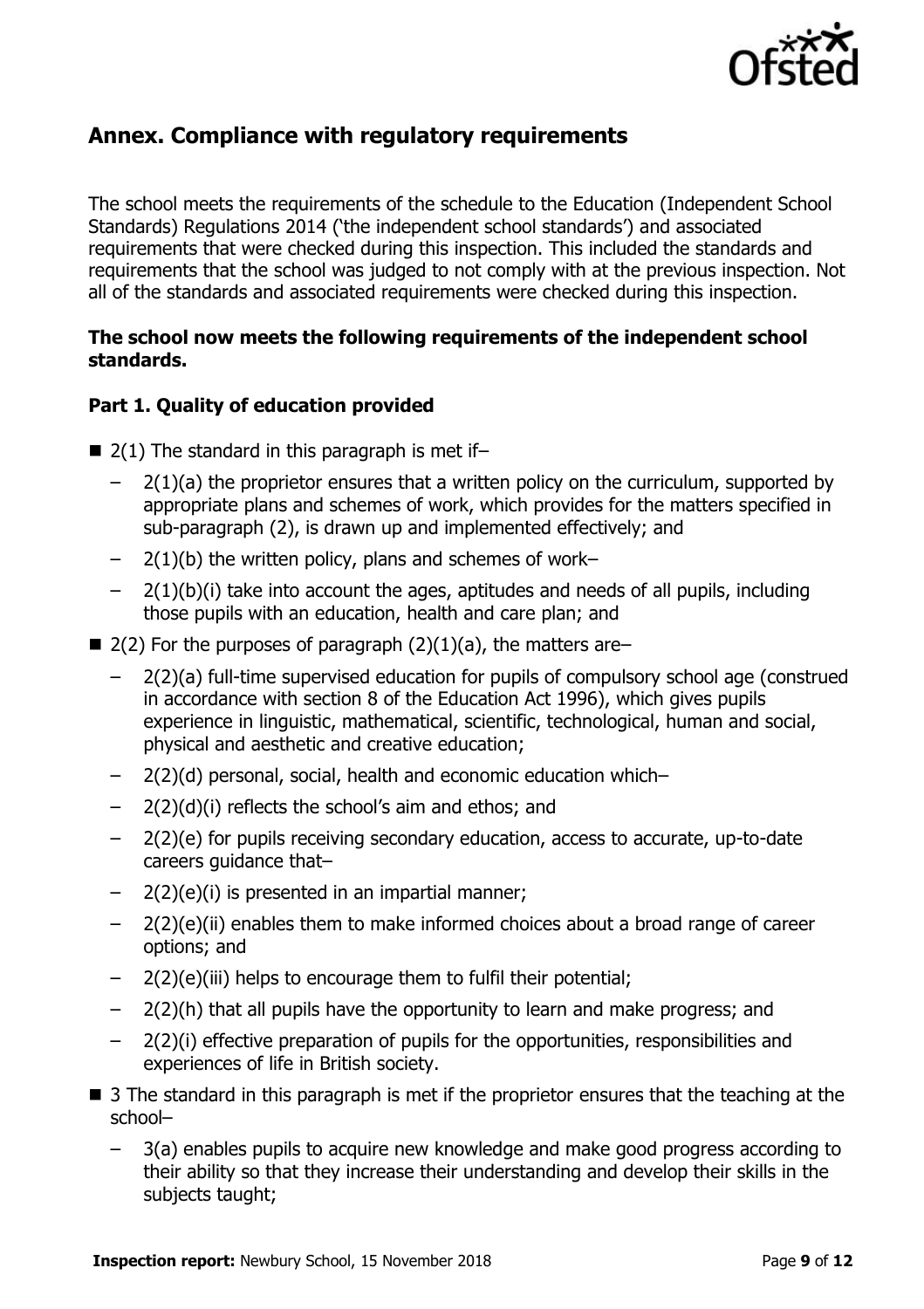

- 3(c) involves well-planned lessons and effective teaching methods, activities and management of class time;
- 3(d) shows a good understanding of the aptitudes, needs and prior attainments of the pupils, and ensures that these are taken into account in the planning of lessons;
- 3(g) demonstrates that a framework is in place to assess pupils' work regularly and thoroughly and uses information from that assessment to plan teaching so that pupils can progress;
- 3(h) utilises effective strategies for managing behaviour and encouraging pupils to act responsibly.
- 4 The standard in this paragraph is met where the proprietor ensures that a framework for pupil performance to be evaluated, by reference to the school's own aims as provided to parents or national norms, or to both, is in place.

#### **Part 3. Welfare, health and safety of pupils**

- 7 The standard in this paragraph is met if the proprietor ensures that-
	- 7(a) arrangements are made to safeguard and promote the welfare of pupils at the school; and
	- 7(b) such arrangements have regard to any guidance issued by the Secretary of State.
	- 9 The standard in this paragraph is met if the proprietor promotes good behaviour amongst pupils by ensuring that–
	- 9(b) the policy is implemented effectively.
- $\blacksquare$  11 The standard in this paragraph is met if the proprietor ensures that relevant health and safety laws are complied with by the drawing up and effective implementation of a written health and safety policy.
- 12 The standard in this paragraph is met if the proprietor ensures compliance with the Regulatory Reform (Fire Safety) Order 2005.
- $\blacksquare$  13 The standard in this paragraph is met if the proprietor ensures that first aid is administered in a timely and competent manner by the drawing up and effective implementation of a written first aid policy.

#### **Part 5. Premises of and accommodation at schools**

- 23(1) Subject to sub-paragraph (2), the standard in this paragraph is met if the proprietor ensures that–
	- 23(1)(c) suitable changing accommodation and showers are provided for pupils aged 11 years or over at the start of the school year who receive physical education.
- 25 The standard in this paragraph is met if the proprietor ensures that the school premises and the accommodation and facilities provided therein are maintained to a standard such that, so far as is reasonably practicable, the health, safety and welfare of pupils are ensured.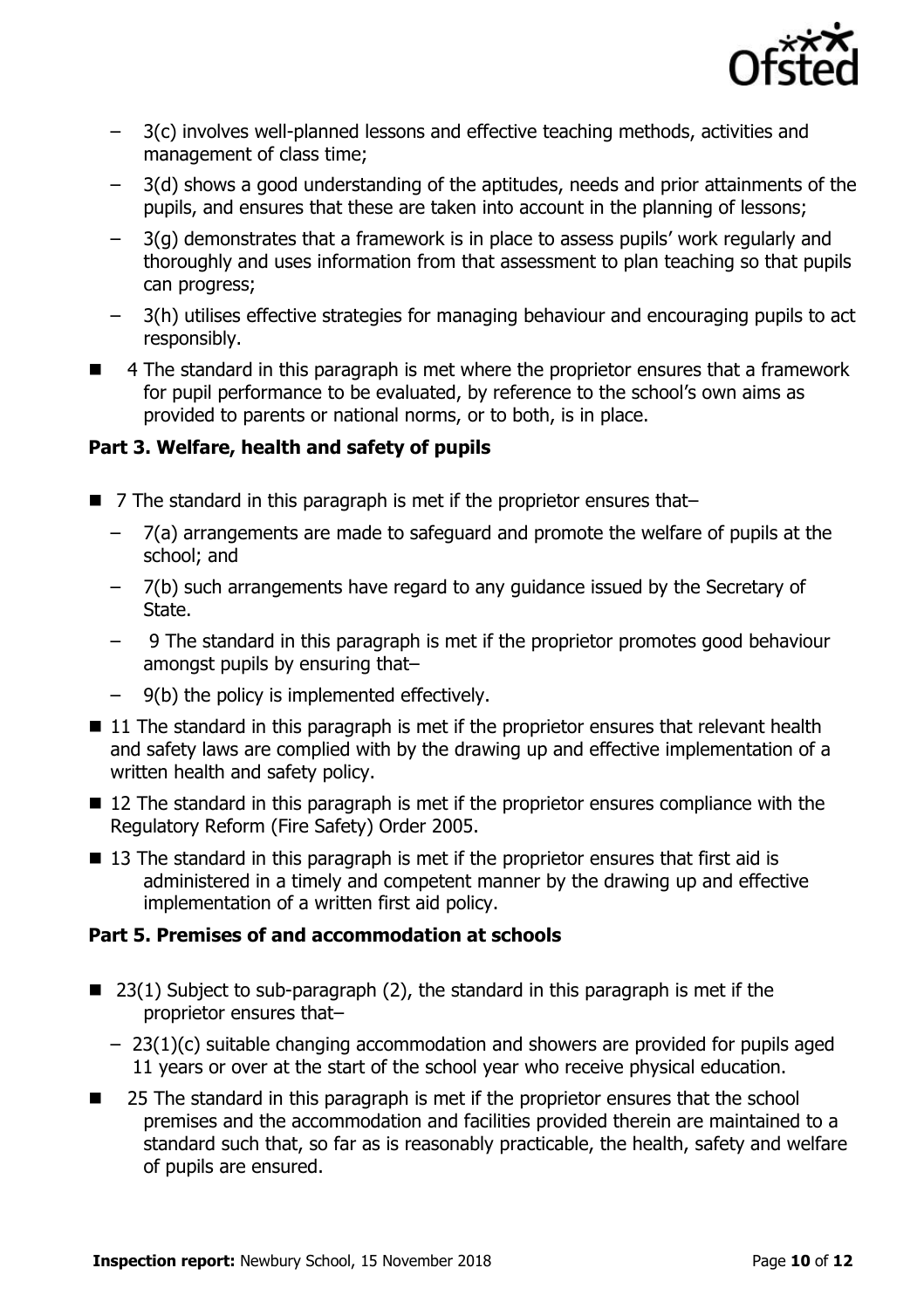

#### **Part 8. Quality of leadership in and management of schools**

- $\blacksquare$  34(1) The standard about the quality of leadership and management is met if the proprietor ensures that persons with leadership and management responsibilities at the school–
	- 34(1)(a) demonstrate good skills and knowledge appropriate to their role so that the independent school standards are met consistently;
	- 34(1)(b) fulfil their responsibilities effectively so that the independent school standards are met consistently; and
	- $-$  34(1)(c) actively promote the well-being of pupils.